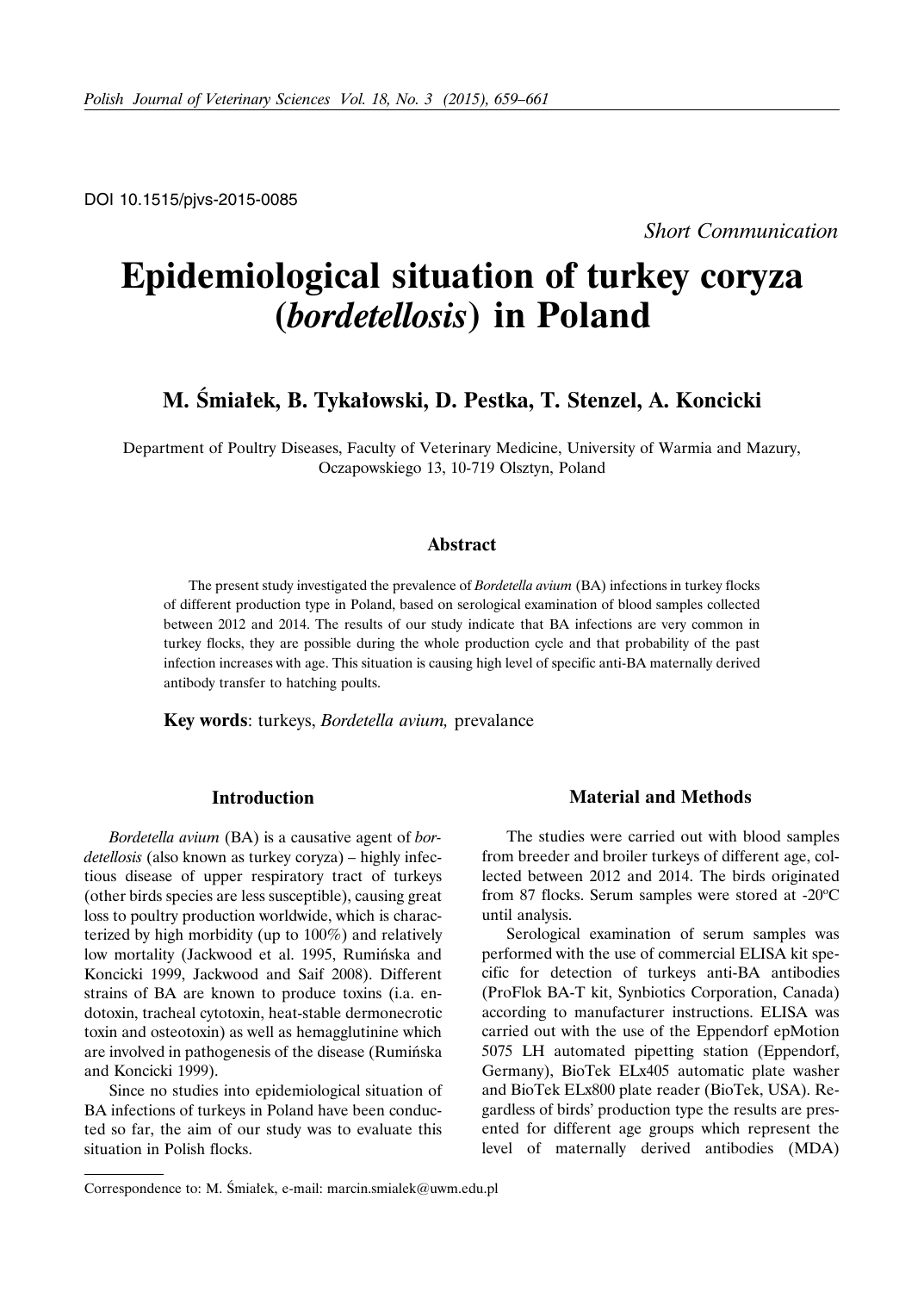| Year | Birds age<br>(weeks) | Number of<br>flocks | Number of serum<br>samples | % of possitive<br>samples | Mean anti-BA IgY<br>titer (per flock) |
|------|----------------------|---------------------|----------------------------|---------------------------|---------------------------------------|
|      | $3 - 7$              | 3                   | 56                         | $\Omega$                  | $\Omega$                              |
| 2012 | $8 - 22$             | 14                  | 316                        | 44                        | 3096                                  |
|      | $23+$                |                     | 113                        | 100                       | 7955                                  |
|      | $3 - 7$              |                     | 113                        | 16.8                      | 76                                    |
| 2013 | $8 - 22$             | 19                  | 449                        | 77.5                      | 3605                                  |
|      | $23+$                | 15                  | 317                        | 99.6                      | 4425                                  |
|      | $3 - 7$              | nd.                 | nd.                        | nd.                       | nd.                                   |
|      | $8 - 22$             |                     | 156                        | 57.05                     | 897                                   |
|      | $23+$                | 9                   | 181                        | 100                       | 16125                                 |
|      | Total:               |                     | 1701                       |                           |                                       |

Table 1. Results of serological examination of 3+ week old turkeys.

Abbreviations: nd. – not done

Table 2. Results of serological examination of day-old turkeys.

| Number of flocks | Number of serum<br>samples |              | % of possitive<br>samples             | Mean anti-BA IgY titer<br>(per flock) |
|------------------|----------------------------|--------------|---------------------------------------|---------------------------------------|
| 10               | 214                        |              | 34.3% (mean)                          | 1783                                  |
|                  |                            | min.<br>max. | $0\%$ (2 flocks)<br>$100\%$ (1 flock) | $0(2$ flocks)<br>8817 (1 flock)       |

(day-old poults) early rearing (3-7 weeks), late rearing or fattening of meat type turkeys (7-22) and egg production stage  $(23+)$ .

## **Results and Discussion**

The results of serological examination are summarized in Table 1 (for 3+ week old birds) and table 2 (for one day old poults). From the data presented in Table 1 it maybe concluded that regardless of the year, both the percentage of positive serum samples for anti-BA IgY antibodies and mean titers increased with birds age, which indicates that BA infections are very common in Polish turkey flocks, they are possible during the whole production cycle and that probability of past infection increases with age. It is worth to emphasize that blood samples were collected from birds that displayed health disorders and from clinically healthy turkeys (regardless of birds' age).

Considering the results of serological examination of samples collected from breeder flocks (23+ weeks) it was predictable that those antibodies would be transmitted to progeny which in general reflects the results presented in Table 2. Hinz et al. (1981), as well as Rimler and Kunkle (1997), demonstrated previously that birds with passive humoral immunity are protected against clinical signs after experimental infection with BA. Taking into account the results of our study we may conclude that Polish turkey poults are well protected by MDA against clinical form of BA in the first weeks after hatch. On the other hand, Rimler and Kunkle (1997) reported that passively transferred antibodies do not protect from the possibility of colonization of the trachea by BA. Additionally, Śmietanka et al. (2014) demonstrated that 3 week old healthy turkeys are likely to be infected sub-clinically with BA (with negative results for BA genetic material determined in choanal swabs with PCR technique), and that this bacteria (as secondary pathogen) is likely to exacerbate the course of viral infections. Additionally, it has been reported that immunospressive viral infections of birds enhance the pathogenicity of BA (Liang et al. 2013).

*Bordetella avium* was demonstrated not to be transmitted vertically, but the survival of BA for at least 6 months in undisrupted damp litter has been reported (Jackwood and Saif 2008), which contributes to epidemiological situation of BA infection in turkey flocks. The above data indicate the role of biosecurity measures in the control of turkey coryza.

A live vaccine containing a chemically induced mutant of BA has been registered in several countries. The results of our study rises the question whether is it appropriate to implement this vaccine in vaccination strategies of turkeys' flocks in Poland. Considering the fact that vaccine producers instruct to vaccinate one day old turkeys (with revaccination at